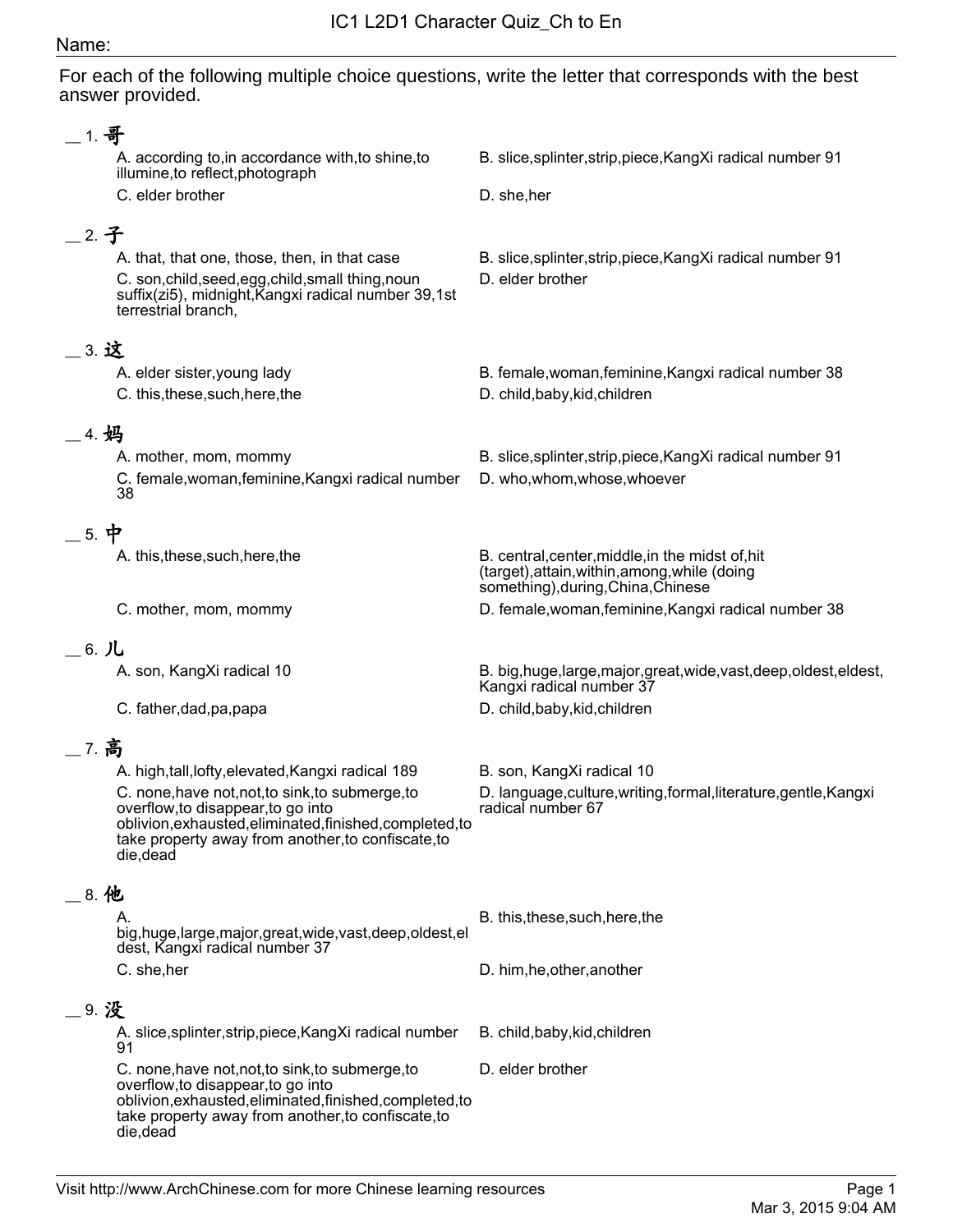## Name:

| 10. 有 |                                                                                                                                                   |                                                                                                                               |
|-------|---------------------------------------------------------------------------------------------------------------------------------------------------|-------------------------------------------------------------------------------------------------------------------------------|
|       | A. to have, there is, there are, to exist, to be, to own, to B. son, Kang Xi radical 10<br>possess                                                |                                                                                                                               |
|       | C. male, a man, a boy, a son                                                                                                                      | D. child, baby, kid, children                                                                                                 |
| 11. 男 |                                                                                                                                                   |                                                                                                                               |
|       | A. younger sister                                                                                                                                 | B. male, a man, a boy, a son                                                                                                  |
|       | C.<br>language, culture, writing, formal, literature, gentle, Kan                                                                                 | D. who, whom, whose, whoever                                                                                                  |
|       | gxi radical number 67                                                                                                                             |                                                                                                                               |
| 12. 的 |                                                                                                                                                   |                                                                                                                               |
|       | A. none, have not, not, to sink, to submerge, to<br>overflow, to disappear, to go into                                                            | B. central, center, middle, in the midst of, hit<br>(target), attain, within, among, while (doing                             |
|       | oblivion, exhausted, eliminated, finished, completed, to something), during, China, Chinese<br>take property away from another, to confiscate, to |                                                                                                                               |
|       | die, dead                                                                                                                                         |                                                                                                                               |
|       | C. of,aim,goal,possessive particle,-self suffix                                                                                                   | D. son, child, seed, egg, child, small thing, noun suffix(zi5),<br>midnight, Kangxi radical number 39,1st terrestrial branch, |
|       |                                                                                                                                                   |                                                                                                                               |
| 13. 孩 |                                                                                                                                                   |                                                                                                                               |
|       | A. elder sister, young lady<br>C.                                                                                                                 | B. child, baby, kid, children<br>D. son, KangXi radical 10                                                                    |
|       | big, huge, large, major, great, wide, vast, deep, oldest, el                                                                                      |                                                                                                                               |
|       | dest, Kangxi radical number 37                                                                                                                    |                                                                                                                               |
| 14. 姐 |                                                                                                                                                   |                                                                                                                               |
|       | A. elder sister, young lady                                                                                                                       | B. younger brother, junior male                                                                                               |
|       | C. of,aim,goal,possessive particle,-self suffix                                                                                                   | D. son, KangXi radical 10                                                                                                     |
| 15. 谁 |                                                                                                                                                   |                                                                                                                               |
|       | A. slice, splinter, strip, piece, Kang Xi radical number<br>91                                                                                    | B. who, whom, whose, whoever                                                                                                  |
|       | C. son, KangXi radical 10                                                                                                                         | D. she, her                                                                                                                   |
|       | 16. 文                                                                                                                                             |                                                                                                                               |
|       | А.                                                                                                                                                | B. of,aim,goal,possessive particle,-self suffix                                                                               |
|       | language, culture, writing, formal, literature, gentle, Kan<br>gxi radical number 67                                                              |                                                                                                                               |
|       | C.<br>big,huge,large,major,great,wide,vast,deep,oldest,el                                                                                         | D. father, dad, pa, papa                                                                                                      |
|       | dest, Kangxi radical number 37                                                                                                                    |                                                                                                                               |
| 17. 那 |                                                                                                                                                   |                                                                                                                               |
|       | A. that, that one, those, then, in that case                                                                                                      | B. younger sister                                                                                                             |
|       | C. father, dad, pa, papa                                                                                                                          | D. high,tall,lofty,elevated, Kangxi radical 189                                                                               |
|       | 18. 女                                                                                                                                             |                                                                                                                               |
|       | A. that, that one, those, then, in that case                                                                                                      | B. elder sister, young lady                                                                                                   |
|       | C. son, KangXi radical 10                                                                                                                         | D. female, woman, feminine, Kangxi radical number 38                                                                          |
|       |                                                                                                                                                   |                                                                                                                               |